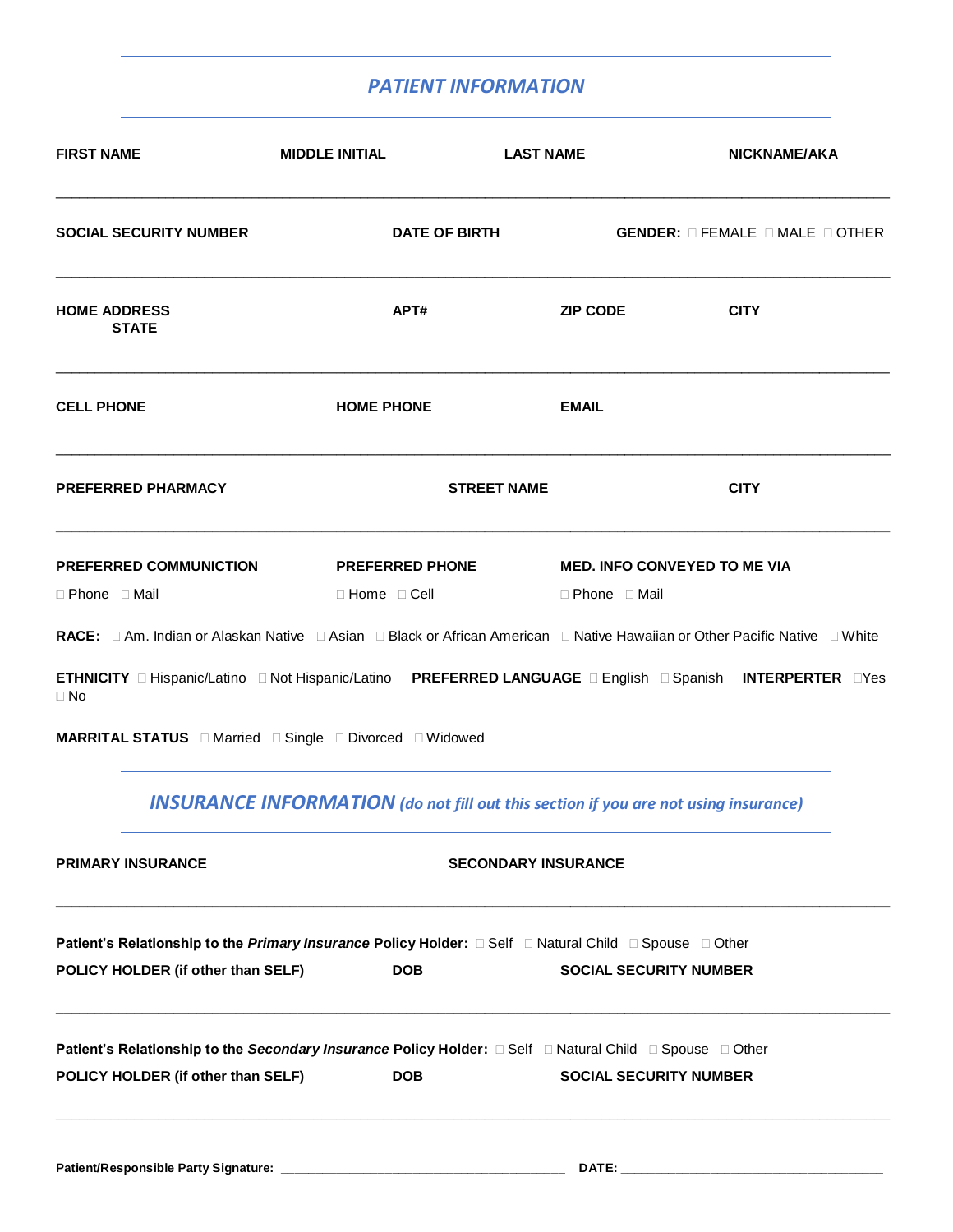## *RELEASE OF INFORMATION*

| Would you like us to release your records to your Primary Care Physician? $\Box$ YES $\Box$ NO |                                                                                                                                                                                                                                                                             |                                   |  |  |  |
|------------------------------------------------------------------------------------------------|-----------------------------------------------------------------------------------------------------------------------------------------------------------------------------------------------------------------------------------------------------------------------------|-----------------------------------|--|--|--|
| <b>PRIMARY CARE PHYSICIAN</b>                                                                  | <b>PHONE NUMBER</b>                                                                                                                                                                                                                                                         | <b>FAX NUMBER</b>                 |  |  |  |
|                                                                                                | Would you like us to release your information or discuss your account with any other person besides yourself? $\Box$ YES $\Box$ NO                                                                                                                                          |                                   |  |  |  |
| NAME                                                                                           | <b>RELATIONSHIP TO PATIENT</b>                                                                                                                                                                                                                                              | <b>PHONE</b>                      |  |  |  |
| <b>EMERGENCY CONTACT PERSON</b>                                                                |                                                                                                                                                                                                                                                                             | <b>PHONE</b>                      |  |  |  |
|                                                                                                | <b>WORK INJURY</b>                                                                                                                                                                                                                                                          |                                   |  |  |  |
| information.<br>ARE YOU HERE TODAY FOR A WORK-RELATED INJURY?                                  | paid for by the employer to be treated. You must report your injury to your employer and have your supervisor/manager's contact<br>$\Box$ YES $\Box$ NO<br>IF YES - LET THE RECEPTIONIST KNOW AND SHE WILL GIVE YOU A WORK INJURY FORM TO FILL OUT.<br><b>POST EXPOSURE</b> |                                   |  |  |  |
|                                                                                                |                                                                                                                                                                                                                                                                             |                                   |  |  |  |
| SOMEONE ELSE'S BLOOD, SALIVA OR OTHER BODILY FLUIDS.                                           | POST EXPOSURE CONSIST OF NEEDLESTICKS, SEXUAL EXPOSURE OR ALTERCATIONS WHERE YOU WERE EXPOSED TO                                                                                                                                                                            |                                   |  |  |  |
| ARE YOU HERE TODAY FOR A POST EXPOSURE?                                                        | $\Box$ YES $\Box$ NO                                                                                                                                                                                                                                                        |                                   |  |  |  |
|                                                                                                | IF YES - Do you know or do you suspect the individual source (person who's bodily fluids you were exposed to) to be positive for HIV,<br>HEPATITIS and/or STDS OR HIGH RISK for HIV, HEPATITIS and/or STDS?                                                                 | DYES DNO<br><b>LI DO NOT KNOW</b> |  |  |  |
| Please give a brief description of how the post exposure occurred.                             |                                                                                                                                                                                                                                                                             |                                   |  |  |  |
|                                                                                                |                                                                                                                                                                                                                                                                             |                                   |  |  |  |
|                                                                                                |                                                                                                                                                                                                                                                                             |                                   |  |  |  |
|                                                                                                |                                                                                                                                                                                                                                                                             |                                   |  |  |  |
|                                                                                                |                                                                                                                                                                                                                                                                             |                                   |  |  |  |
|                                                                                                |                                                                                                                                                                                                                                                                             |                                   |  |  |  |
|                                                                                                |                                                                                                                                                                                                                                                                             |                                   |  |  |  |